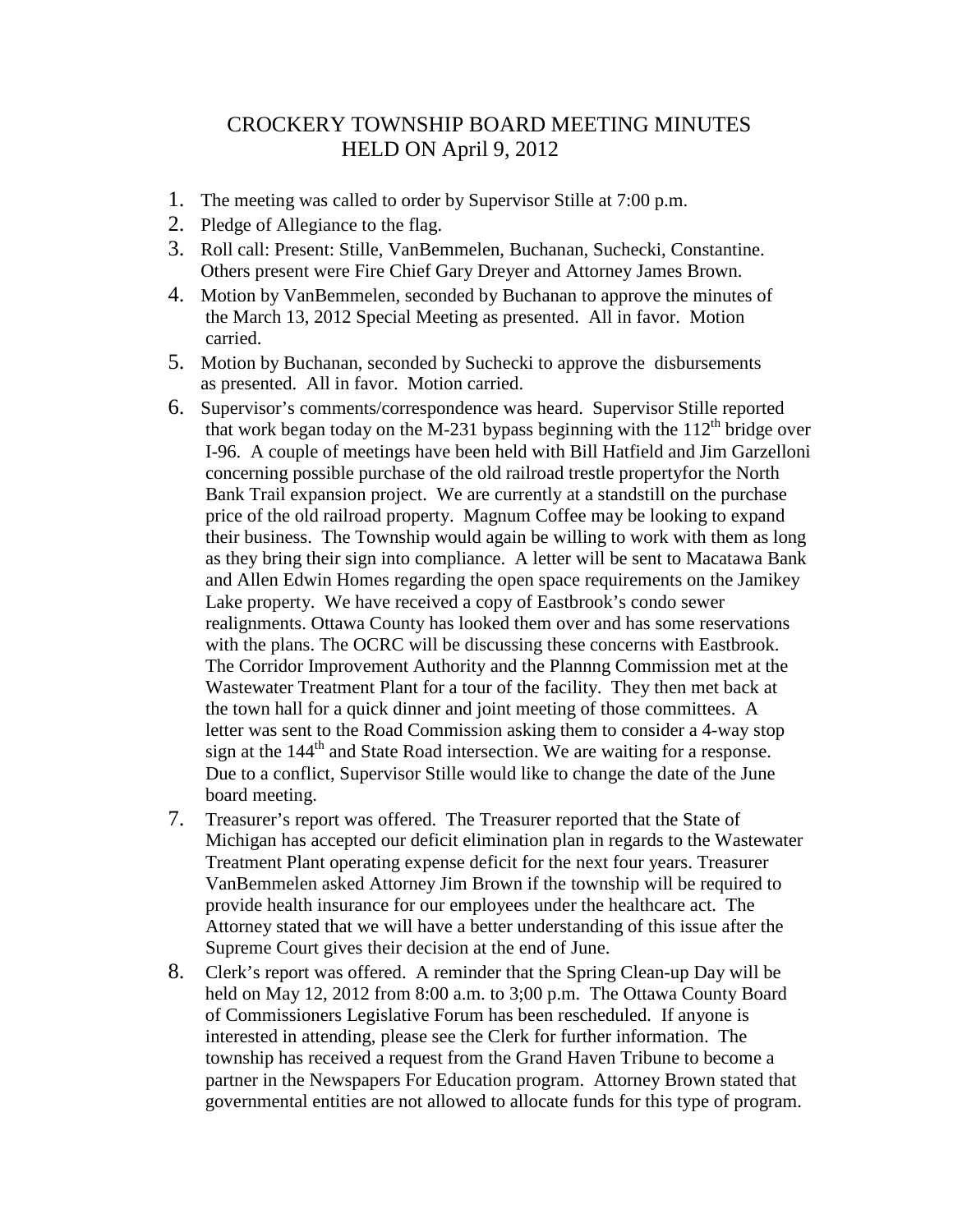Jay Wright has completed the DNR grant application and it has been sent in. A copy will be in the township office if anyone is interested in looking at it. A representative from Frontier was in today and a future expansion of high Speed internet is planned for an area of  $112^{th}$  west to  $120^{th}$  Ave. This will also include an area down Cleveland down to the Constantine property. This is a result of having to rework the lines due to the bypass construction.

- 9. Fire Chief's Report was offered. The ambulance contract meeting will be held on April 25<sup>th</sup>. The HazMat Tech Rescue meeting will be next week. Crockery Township Fire department is hosting the Fire Academy. These classes will be held over the next two months.
- 10. Committee Chair Reports were offered. Pat Best , Chairperson of the Cemetery Committee stated that the Spring clean-up for Ottawa Center Cemetery will be at 6:00 p.m. on Wednesday, May  $16<sup>th</sup>$ . Ottawa Center will be part of a cemetery tour that will be taking place on Saturday, May 19<sup>th</sup>. The clean-up date for the Nunica Cemetery will be May  $19<sup>th</sup>$  also. The Boy Scouts will again this year be placing flags at the graves of veterans. A request has been made by Rich Weise asking to be allowed to tap the trees in the cemeteries. The Board members did feel that it is not in the best interest of the Township to give approval for this. It has been reported that someone has been tapping those trees for many years. An effort will be made to find out who is doing this and to inform them that tapping the trees on township owned property is not allowed. Supervisor Stille will call Mr. Weise and inform him of the Board's decision.
- 11. Board Member Committee Reports were offered. Trustee Constantine provided the Board with some pricing information on the cost to possibly run water into the Nunica Cemetery.
- 12. Public Comments were offered. No comments were heard.
- 13. Motion by Constantine, seconded by VanBemmelen to cancel the June 11<sup>th</sup> regular board meeting and establish June 18<sup>th</sup> as the rescheduled board meeting date. All in favor. Motion carried.
- 14. Motion by Suchecki, seconded by Constantine to disallow the tapping of trees on Crockery Township owned property. All in favor. Motion carried.
- 15. Motion by VanBemmelen, seconded by Constantine to accept the Fire Department Advisory Committee's recommendation to accept and acknowledge the Crockery Township Master Plan as presented by the Fire Chief. This will be considered a basic plan which could be useful for future planning. All in favor. Motion carried.
- 16. Discussion was held on making the custodian position a salary position. It was agreed that we need to approve a personnel policy and will discuss a possible salary position at that time.
- 17. Motion by Suchecki, seconded by Buchanan to establish a work session for April 23, 2012 at 7:00 p.m. for the purpose of a discussion of the proposed  $136<sup>th</sup>$  Ave. road construction. All in favor. Motion carried.
- 18. Motion by VanBemmelen, seconded by Suchecki to approve a \$1,000.00 payment to the Ottawa County Economic Development Department Contribution. All in favor. Motion carried.
- 19. Discussion was held concerning membership in the Northwest Ottawa Chamber